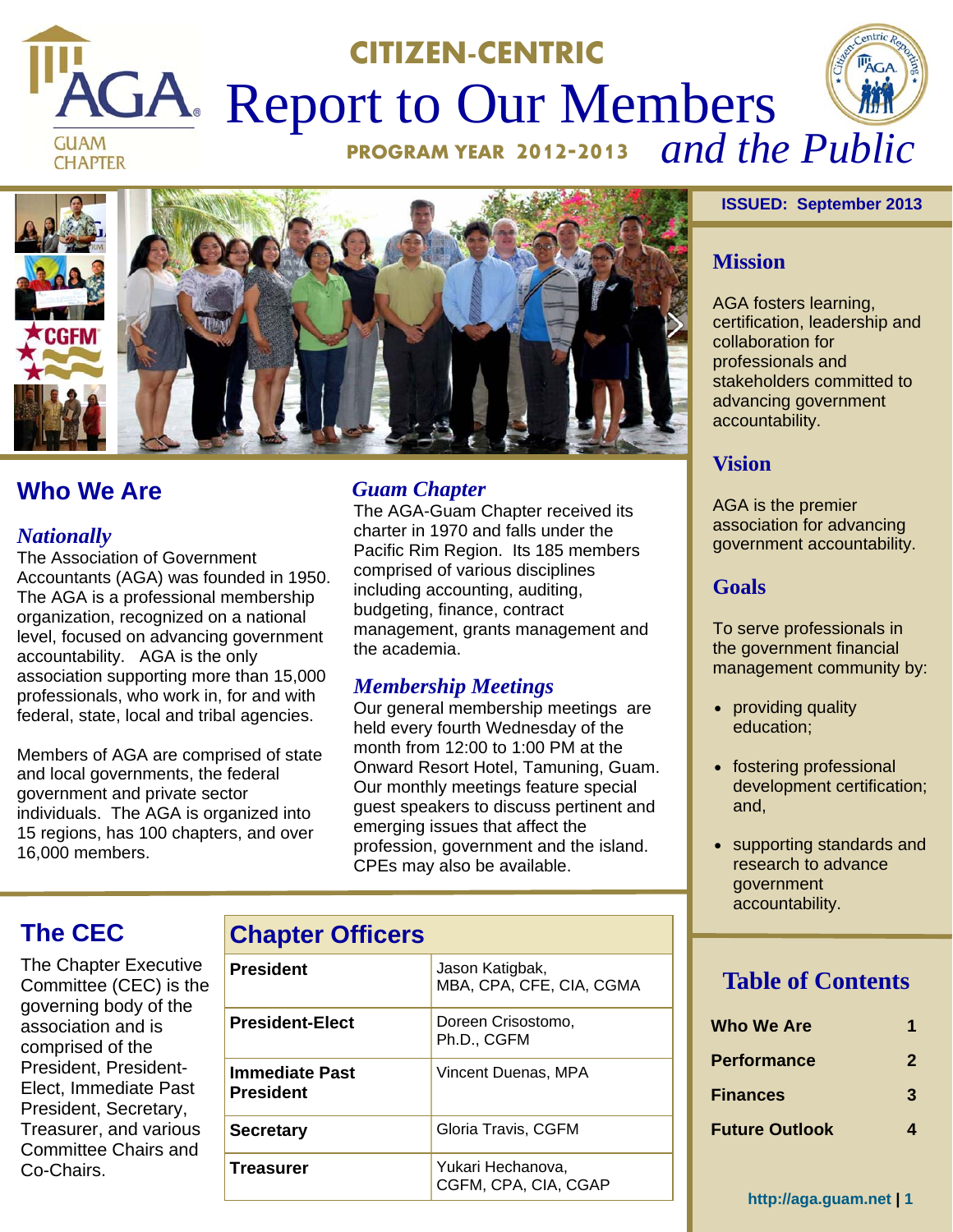# **Performance**

**PROGRAM YEAR 2012-2013**



# **Chapter Recognition**

The Guam Chapter once again won the "*Platinum Award*" at the 62nd Annual Professional Development Conference in Dallas, Texas in July 2013. This is the highest award given to AGA chapters based on activities and accomplishments.

In addition to the Platinum award, the Guam Chapter received the following national awards under Category B:

## **2013 AGA National Awards**

- **Platinum Award**
- **Chapter Service Award**  Jojo Guevara
- **Chapter Education Award**  Rodalyn Marquez and Jason Katigbak
- **Chapter Community Service Award**  Josie Villanueva and Ariana Villaverde
- **Chapter CGFM Award**  Jojo Guevara and Frances Danieli

# **Community Services**

- 11th Annual 5K Run/Walk
- Middle School Clean Up
- Philippine National Red Cross Flood Victims Donation
- International Coastal Clean-Up
- Financial Literacy/ Get Smart About Credit
- Feed the Homeless Kusinan Kamalen Karidat Soup Kitchen
- Salvation Army Bell Ringing



# **Member Demographics**

The Guam Chapter has 185 members primarily from local government agencies.

| <b>Membership</b> | 2013 | 2012 | 2011 |
|-------------------|------|------|------|
| Government        | 110  | 106  | 88   |
| <b>Private</b>    | 48   | 42   | 50   |
| Academia          | 12   | 12   | 8    |
| <b>Retired</b>    | 5    | 5    | 7    |
| <b>Students</b>   | 5    | 5    | 6    |
| Federal           | 5    | 1    | 1    |
| <b>TOTAL:</b>     | 185  | 171  | 160  |

# **Retention Rate**

Annual program year is from July 1 thru June 30. The retention rate for program year 2013 is 91%.

| <b>Program</b><br>Year         |     | 2013 2012 2011 |     |
|--------------------------------|-----|----------------|-----|
| # of Current<br><b>Members</b> | 185 | 171            | 160 |
| <b>Retention</b><br>Rate       | 91% | 81%            | 80% |
| <b>New</b><br><b>Members</b>   | 23  | 8              | 5   |

# **Member Certification**

The Guam Chapter is committed to endorsing the Certified Government Financial Manager (CGFM) certification as the preferred designation. Members also hold other professional certifications.

| <b>Certification</b> | 2013 | 2012 | 2011 |
|----------------------|------|------|------|
| <b>CGFM</b>          | 22   | 21   | 21   |
| <b>CPA</b>           | 19   | 19   | 19   |
| <b>CGAP</b>          | 5    | 5    |      |
| CIA                  | 3    | 3    | 3    |
| CFE                  | 3    | 3    | 2    |

| <b>CPEs Offered</b>          |    | 2013 2012 2011 |    |
|------------------------------|----|----------------|----|
| <b>Conferences</b>           | 25 | 24             | 24 |
| Luncheon<br><b>Trainings</b> | 4  |                | 4  |
| <b>Other Trainings</b>       | 31 | 9              | 35 |
| <b>TOTAL CPES:</b>           | 60 | 37             | 63 |

# **Training and Continuing Education**

One of the Chapter's main goal is to provide continuing professional education (CPE) credits. In 2013, the Chapter provided a total of 60 hours of CPEs to more than 470 participants from the private and public sectors.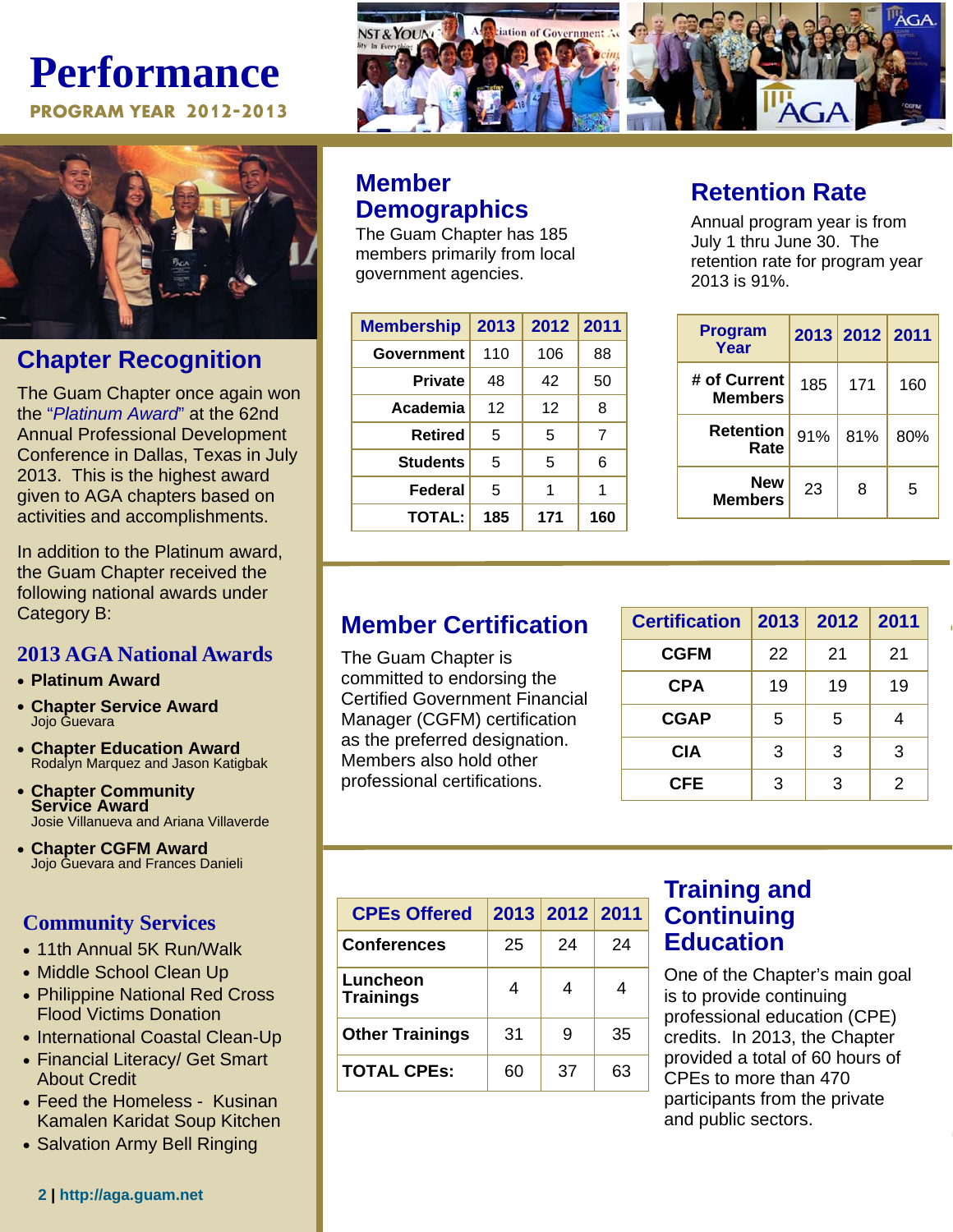

**Finances PROGRAM YEAR 2012-2013**

# **Revenue by Source**



| <b>Source</b>                                    | 2013         | 2012        | 2011      |
|--------------------------------------------------|--------------|-------------|-----------|
| <b>Training</b>                                  | 68,345<br>\$ | \$34,520    | \$75,982  |
| <b>Membership Luncheon</b><br><b>Collections</b> | 6,659        | 6,141       | 5,899     |
| <b>Annual 5K Walk/Run</b>                        | 9,538        | 8,332       | 17,752    |
| <b>Chapter Dues</b>                              | 2,440        | 760         | 918       |
| <b>Donations</b>                                 | 5,225        | 302         | 2,000     |
| <b>Scholarship Donation</b>                      |              |             | 1,000     |
| <b>Others</b>                                    | 3,866        | 2,306       | 4,505     |
| <b>Total Revenues:</b>                           | 96,073<br>S  | 52,361<br>S | \$108,056 |

The primary reason for the increase in revenue for training in Program Year 2013 is attributable to the July 2012 Pacific Emerging Issues Conference, which is the Chapter's major biennial event. The Chapter Dues also increased as membership increased from 171 in prior year to 185.



| <b>Type</b>                                                                               | 2013     | 2012     | 2011     |
|-------------------------------------------------------------------------------------------|----------|----------|----------|
| <b>Training Costs</b>                                                                     | \$46,989 | \$22,579 | \$50,539 |
| <b>Membership Subsidy -</b><br>Luncheon                                                   | 11,987   | 10,478   | 9,743    |
| <b>Annual 5K Walk/Run</b>                                                                 | 4,084    | 6,596    | 12,461   |
| <b>Scholarship for</b><br><b>Professional Development</b><br><b>Conference (National)</b> | 9,538    | 9,454    | 8,069    |
| <b>Herminia Dierking</b>                                                                  |          | 4,500    | 9,647    |
| <b>Charitable Donations</b>                                                               | 2,473    | 510      | 5,921    |
| <b>Other</b>                                                                              | 5,805    | 5,513    | 2,678    |
| <b>Total Expenses:</b>                                                                    | \$80,876 | \$59,630 | \$99,058 |

During program year 2012-2013, the increase in training cost was mainly attributed to the Pacific Emerging Issues Conference, which is the Chapter's major biennial event. Charitable donations also increased due to the various donations given to several non-profit organizations due to several natural disasters surrounding the Pacific Rim.

The figures presented above covers July 2012 through June 2013. The financial statements presented are under review by the Chapter Auditor Bobbie Howard. The AGA Guam Chapter has internal control procedures in place to safeguard funds and provide efficient and effective management of assets. For more information, contact Chapter Treasurer, Bobbie Molarte at **bmolarte@uguam.uog.edu** or Chapter Auditor at bobbie725@yahoo.com. Financial reports may be viewed at http://www.aga.guam.net/#!financial-reports/catf.